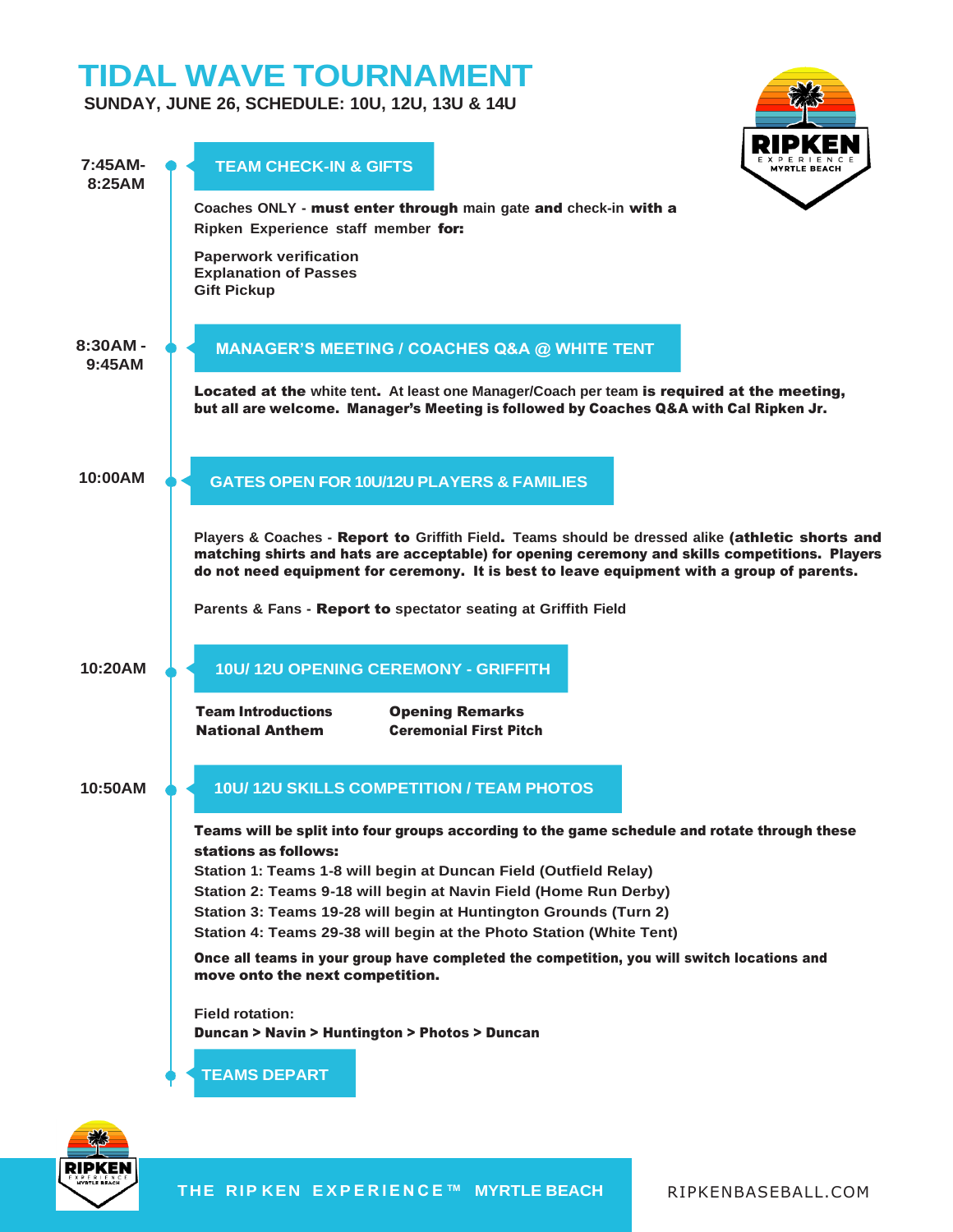## THE RIPKEN EXPERIENCE™ MYRTLE BEACH **TIDAL WAVE TOURNAMENT**



### **ACTION PHOTOS**

**If you want amazing action photos of your player during the tournament you must pre-register. No random photos are taken. Spots are limited. Go to glossyfinish.com/ripken to get your spot!**

## **TOURNEY MACHINE**

**Enhance your on-site experience by downloading the Tourney Machine mobile app to your Android or Apple device. View schedules, brackets, results, and receive important weather updates in real-time while visiting The Ripken Experience.**

### **SOCIAL MEDIA**

**Follow the @ripkenexpmb on Instagram, Twitter, and Tiktok, and at The Ripken Experience Myrtle Beach on Facebook for photos, highlights, and so much more.**



**THE RIP KEN E X P E R I E N C E ™ MYRTLE BEACH** RIPKENBASEBALL.COM